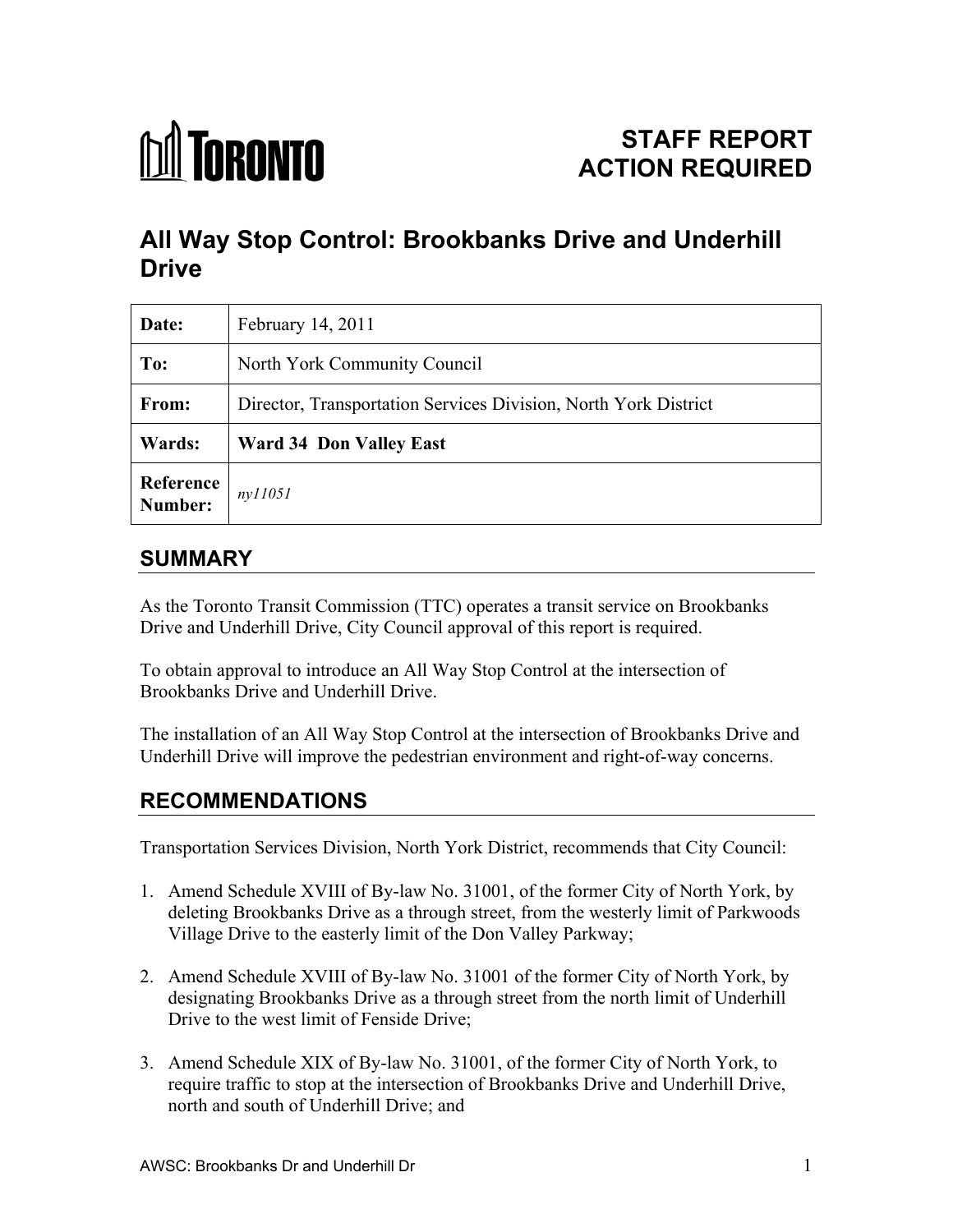4. Amend Schedule XIX of By-law No. 31001, of the former City of North York, to require traffic to stop at the intersection of Brookbanks and Underhill Drive, east of Brookbanks Drive.

#### **Financial Impact**

All costs associated with the installation of an All Way Stop Control are included within the Transportation Services Division's 2011 Operating Budget estimate.

#### **ISSUE BACKGROUND**

The Transportation Services Division, North York District, was requested by the Ward Councillor on behalf of a local resident to review the feasibility of installing an All Way Stop Control at the intersection of Brookbanks Drive and Underhill Drive. It has been reported that pedestrians are at risk when crossing the intersection from north to south within the channel lane for northbound right turning vehicles.

### **COMMENTS**

Both Brookbanks Drive and Underhill Drive are classified as collector roads. Currently, only westbound traffic on Underhill Drive is required to stop at Brookbanks Drive.

To assess the existing traffic conditions at the intersection of Brookbanks Drive and Underhill Drive, this Division conducted an all way stop study on June 2, 2010, updated vehicle and pedestrian volumes, assessed the existing roadway geometry and collected intersection collision statistics.

The results of the study are as follows:

|                  | <b>Brookbanks Drive and Underhill Drive</b>               | Actual    | Required     | <b>Satisfied</b><br><b>YES/NO)</b> |
|------------------|-----------------------------------------------------------|-----------|--------------|------------------------------------|
| $\boldsymbol{A}$ | <b>Collision History</b>                                  | $6/3$ vrs | $9/3$ yrs    | NO                                 |
| B1               | <b>Total Vehicle Volumes</b>                              | 649       | $375/avg$ hr | YES                                |
| B2               | Combined Vehicle & Pedestrian Volumes Crossing Major Road | 278       | $150/avg$ hr | YES                                |
| B3               | Percentage of Traffic on Major Road                       | 57        | <70          | YES                                |
|                  | <b>Overall Warrant</b>                                    |           |              | <b>YES</b>                         |

In order for the All Way Stop "Overall Warrant" to be warranted, either Warrant A must be met or Warrant B1 or B2 combined with Warrant B3 must be achieved.

The results of the All Way Stop study concluded that the warrants for the installation of an All Way Stop Control were satisfied based on: the collision history, the vehicle and pedestrian volumes crossing major road and the percentage of traffic on the major road.